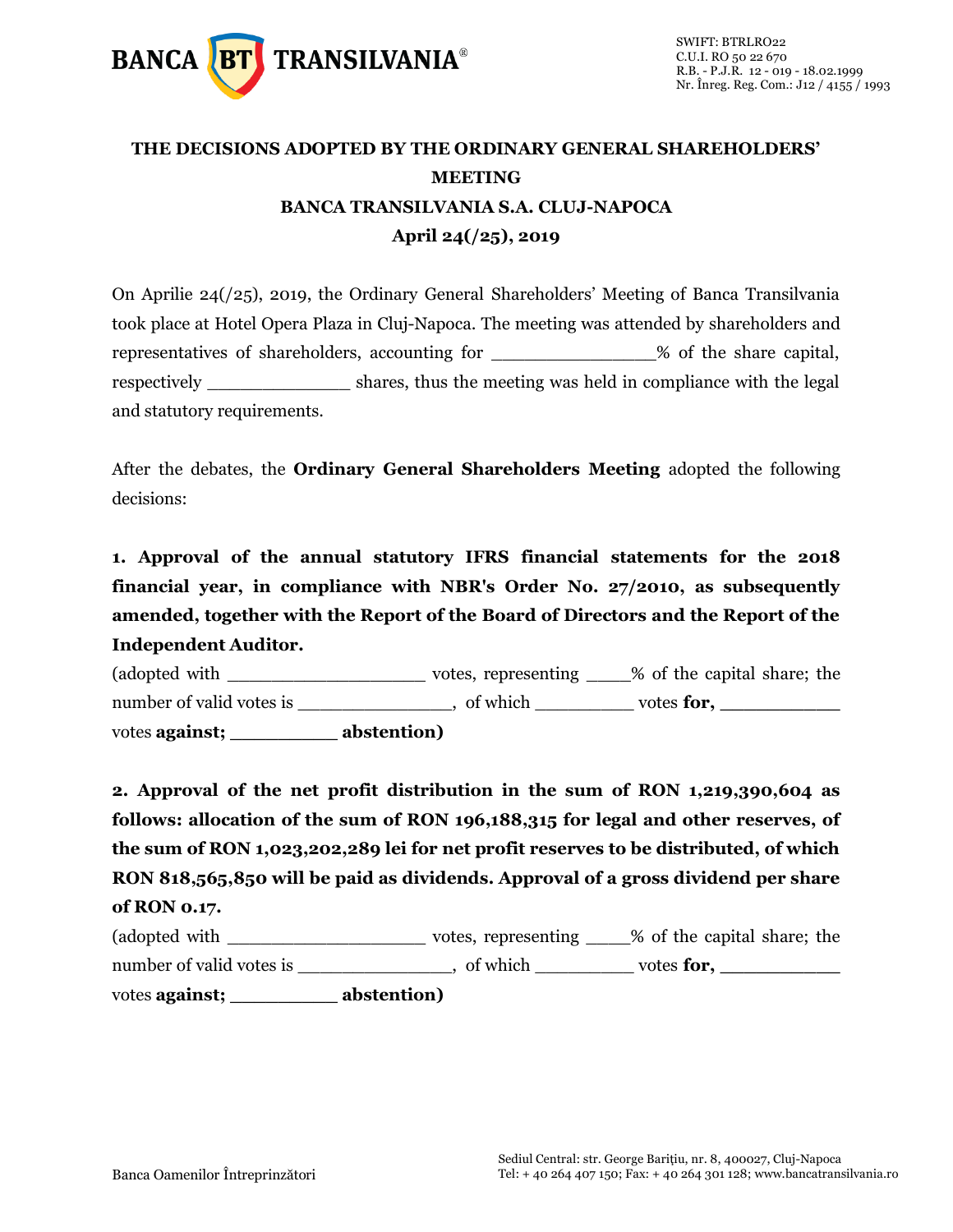

#### **3. Discharge of directors for 2018.**

(adopted with votes, representing  $\%$  of the capital share; the number of valid votes is \_\_\_\_\_\_\_\_\_\_\_\_\_\_, of which \_\_\_\_\_\_\_\_\_ votes **for, \_\_\_\_\_\_\_\_\_\_**  votes **against; \_\_\_\_\_\_\_\_\_ abstention)**

#### **4. Approval of the revenue and expenditure budget and the investment plan for 2019 (business plan for 2019).**

(adopted with \_\_\_\_\_\_\_\_\_\_\_\_\_\_\_\_\_\_ votes, representing \_\_\_\_% of the capital share; the number of valid votes is \_\_\_\_\_\_\_\_\_\_\_\_\_, of which \_\_\_\_\_\_\_\_\_ votes **for**, \_\_\_\_\_\_\_\_\_\_ votes **against; \_\_\_\_\_\_\_\_\_ abstention)**

### **5. Maintaining the directors' remuneration for 2019, including the maximum cap of additional remunerations (fixed and variable) granted to directors and managers.**

| number of valid votes is | of which    | votes for, |
|--------------------------|-------------|------------|
| votes against;           | abstention) |            |

**6. Approval of the date of June 5th, 2019 as the registration date and of the ex date – June 4th, 2019, for the identification of the shareholders who will benefit from the results of the Ordinary GMS and to whom the effects of the Ordinary GMS Decisions are applicable, including but not limited to the identification of the shareholders who will benefit from dividends.**

| (adopted with            | votes, representing | % of the capital share; the |
|--------------------------|---------------------|-----------------------------|
| number of valid votes is | of which            | votes for,                  |
| votes <b>against;</b>    | abstention)         |                             |

# **7. Approval of the date of June 14th, 2019 as the payment date for dividend distribution.**

(adopted with \_\_\_\_\_\_\_\_\_\_\_\_\_\_\_\_\_\_ votes, representing \_\_\_\_% of the capital share; the number of valid votes is \_\_\_\_\_\_\_\_\_\_, of which \_\_\_\_\_\_\_\_ votes **for**,

votes **against; \_\_\_\_\_\_\_\_\_ abstention).**